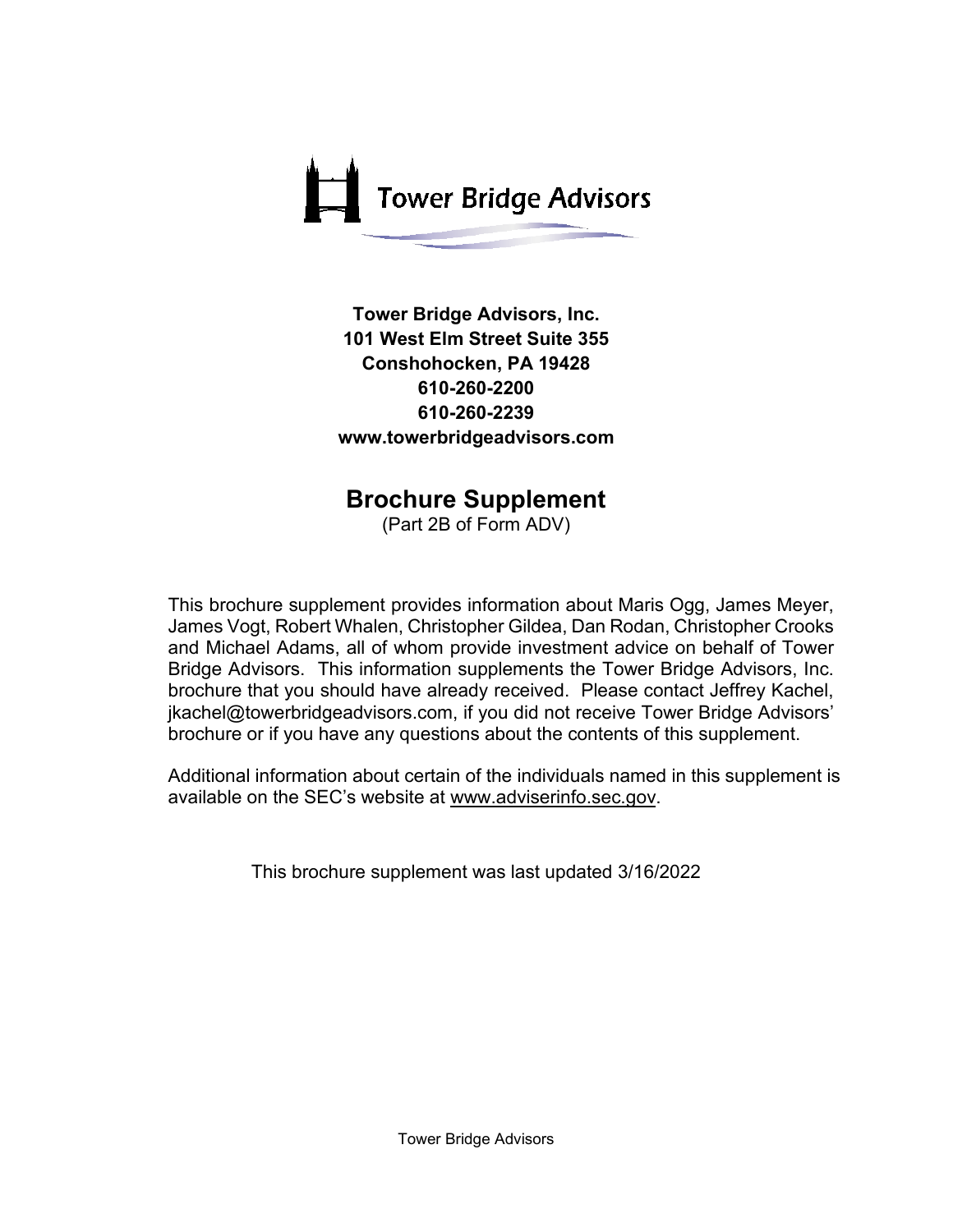# **Brochure Supplement**

# **Maris Ann Ogg, CFA[1](#page-1-0)**

Educational Background:

- BS, Ohio State University, 1974;
- MBA, Ohio State University, 1977

Business Experience:

- President, Principal, Tower Bridge Advisors, Inc. 2001 date
- Director of Research, Boenning & Scattergood, 1999 2001
- President, Radnor Capital Management, 1998 1999
- President, Custodian Securities, 1992 1999

Year of Birth: 1952

Disciplinary Information: None

Other Business Activities: None

Additional Compensation: None

Supervision:

Maris Ogg's advisory activities are supervised by Christopher Gildea, Tower Bridge's Chief Compliance Officer. He reviews Ms. Ogg's work through office interactions as well as through the firm's compliance procedures and code of ethics. You can contact Mr. Gildea by phone, at 610.260.2200, or by email at [cgildea@towerbridgeadvisors.com.](mailto:cgildea@towerbridgeadvisors.com)

# **James Meyer, CFA**

Educational Background:

- BS, Wharton School of Finance of the University of Pennsylvania, 1968
- MBA, New York University, 1973

Business Experience:

- Co-Chief Investment Officer, Tower Bridge Advisors, Inc. 2020 date
- Principal, Tower Bridge Advisors, Inc. 2001 date
- Chief Compliance Officer, Tower Bridge Advisors, Inc. 2001 2021
- Chief Investment Officer, Tower Bridge Advisors, Inc. 2001 2020
- Director of Research, Janney Montgomery Scott, 1973 2001

<span id="page-1-0"></span> $1$  Please see page 5 below for an explanation of the CFA designation.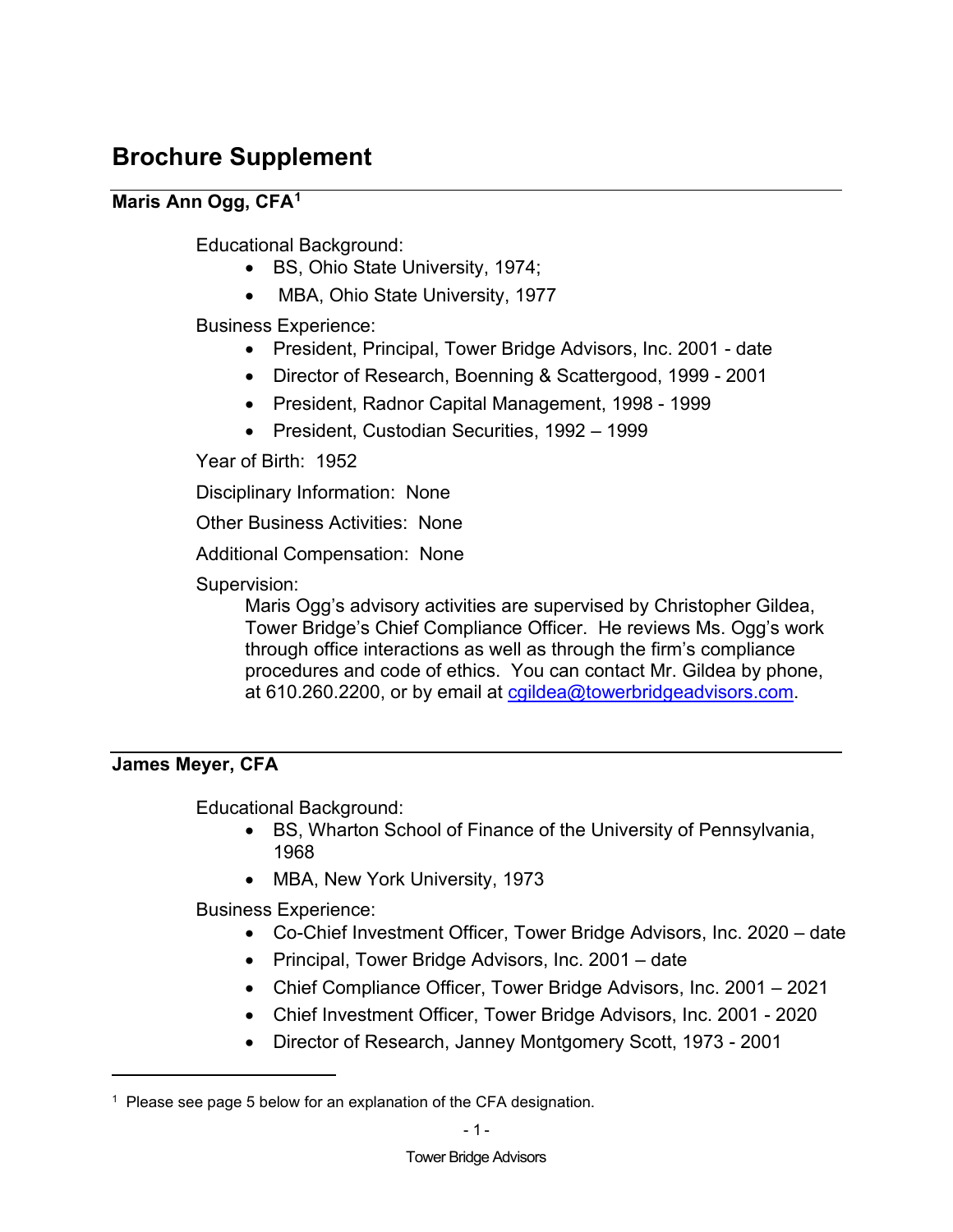Year of Birth: 1946

Disciplinary Information: None

Other Business Activities: None

Additional Compensation: None

Supervision:

James Meyer's advisory activities are supervised by Christopher Gildea, Tower Bridge's Chief Compliance Officer. He reviews Mr. Meyer's work through office interactions as well as through the firm's compliance procedures and code of ethics You can contact Mr. Gildea by phone, at 610.260.2200, or by email at [cgildea@towerbridgeadvisors.com.](mailto:cgildea@towerbridgeadvisors.com)

## **James Vogt**

Educational Background:

- BS Finance, Rutgers University, 1998
- MBA, Villanova University, 2003

Business Experience:

- Co-Chief Investment Officer, Tower Bridge Advisors, Inc. 2020 date
- Senior Portfolio Manager, Tower Bridge Advisors, Inc. 2016 date
- Co-Chief Investment Officer, Valley Forge Asset Management 1998 – 2016
- Research Analyst, Merrill Lynch, 1997 1998

Year of Birth: 1975

Disciplinary Information: None

Other Business Activities: None

Additional Compensation: None

Supervision:

James Vogt's advisory activities are supervised by Christopher Gildea, Tower Bridge's Chief Compliance Officer. He reviews Mr. Vogt's work through office interactions as well as through the firm's compliance procedures and code of ethics. You can contact Mr. Gildea by phone, at 610.260.2200, or by e-mail at [cgildea@towerbridgeadvisors.com.](mailto:cgildea@towerbridgeadvisors.com)

## **Robert Whalen**

Educational Background:

- AB, Villanova University, 1969
- MBA, Southern Illinois University, 1973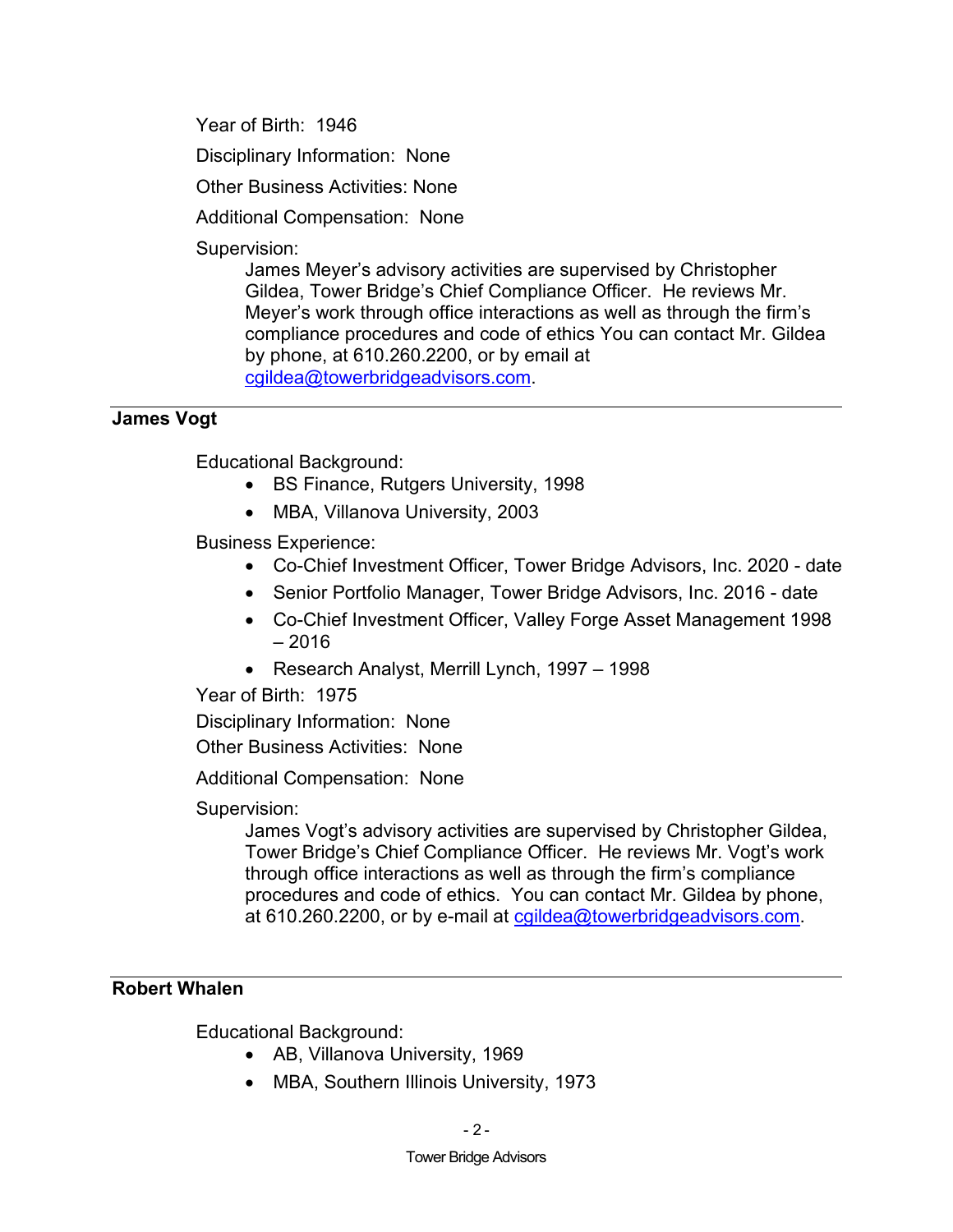Business Experience:

- Managing Director, Principal, Tower Bridge Advisors, Inc. 2006 date
- Portfolio Manager, The Swarthmore Group 2000 2006

Year of Birth: 1947

Disciplinary Information: None

Other Business Activities: None

Additional Compensation: None

## Supervision:

Robert Whalen's advisory activities are supervised by Christopher Gildea, Tower Bridge's Chief Compliance Officer. He reviews Mr. Whalen's work through office interactions as well as through the firm's compliance procedures and code of ethics. You can contact Mr. Gildea by phone, at 610.260.2200, or by e-mail at [cgildea@towerbridgeadvisors.com.](mailto:cgildea@towerbridgeadvisors.com)

## **Christopher Gildea**

Educational Background:

- BS, Economics & Operations Management, Boston College, 1992
- JD, Suffolk University Law School, 1997
- MBA, Purdue University, 2004

Business Experience:

- Chief Compliance Officer, Tower Bridge Advisors, Inc. 2021 date
- Senior Portfolio Manager, Tower Bridge Advisors, Inc. 2018 date
- Portfolio Manager, Portview Partners / Portsmith Capital Fund, 2014  $-2018$
- Analyst / Portfolio Manager, Merit Investment Management, 2010 2014

• Analyst, Gardner Lewis Asset Management, 2004 - 2010 Year of Birth: 1969

Disciplinary Information: None

Other Business Activities: None

Additional Compensation: None

Supervision:

Christopher Gildea's advisory activities are supervised by Maris Ogg, Tower Bridge's President. She reviews Mr. Gildea's work through office interactions as well as through the firm's compliance procedures and code of ethics. You can contact Ms. Ogg by phone, at 610.260.2205, or by email at [mogg@towerbridgeadvisors.com](mailto:mogg@towerbridgeadvisors.com)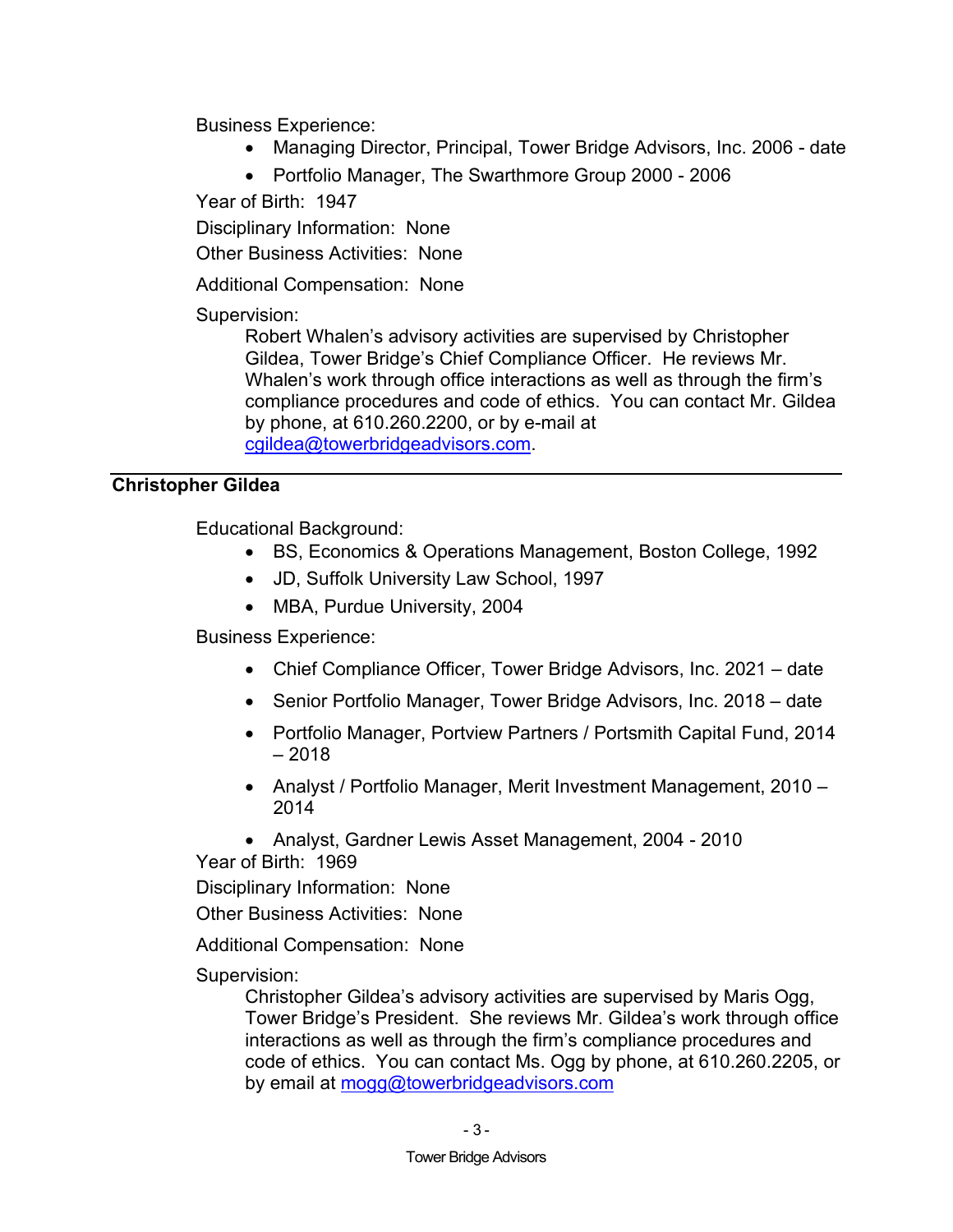#### **Dan Rodan**

Educational Background:

• BS Finance, Virginia Tech, 2003

Business Experience:

- Portfolio Manager, Tower Bridge Advisors, Inc. 2018 date
- Portfolio Manager, Valley Forge Asset Management / Sterling Advisors 2004 -2018

Year of Birth: 1981

Disciplinary Information: None

Other Business Activities: None

Additional Compensation: None

Supervision:

Dan Rodan's advisory activities are supervised by Christopher Gildea, Tower Bridge's Chief Compliance Officer. He reviews Mr. Rodan's work through office interactions as well as through the firm's compliance procedures and code of ethics. You can contact Mr. Gildea by phone, at 610.260.2200, or by e-mail at [cgildea@towerbridgeadvisors.com.](mailto:cgildea@towerbridgeadvisors.com)

## **Christopher Crooks, CFA, CFP®[2](#page-4-0)**

Educational Background:

- BS, Chem. Engineering, Drexel University, 1989
- MBA, Villanova University, 1994

Business Experience:

- Senior Portfolio Manager, Tower Bridge Advisors, Inc. 2020 date
- Financial Advisor, Bank of America Corp., f/k/a Merrill Lynch, Pierce, Fenner & Smith, 2019-2020
- Senior Portfolio Manager, AlphaOne Capital Partners LLC, 2009- 2019
- Portfolio Manager, Oppenheimer Funds, 2003-2009

Year of Birth: 1966

Disciplinary Information: None

Other Business Activities: None

Additional Compensation: None

Supervision:

Christopher Crooks's advisory activities are supervised by Christopher Gildea, Tower Bridge's Chief Compliance Officer. He reviews Mr.

<span id="page-4-0"></span><sup>2</sup> Please see page 5 below for an explanation of the CFP designation.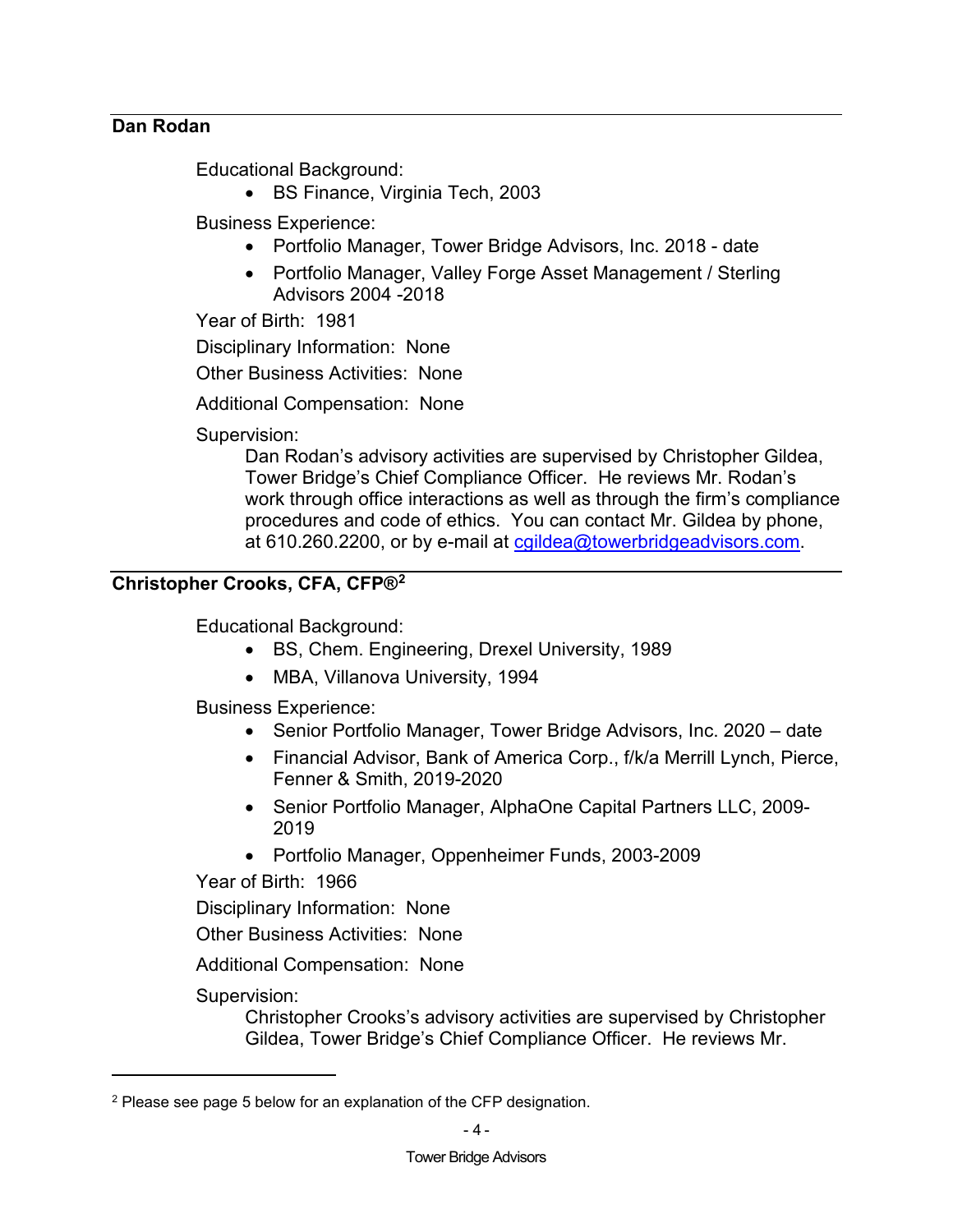Crooks's work through office interactions as well as through the firm's compliance procedures and code of ethics. You can contact Mr. Gildea by phone, at 610.260.2200, or by e-mail at [cgildea@towerbridgeadvisors.com.](mailto:cgildea@towerbridgeadvisors.com)

#### **Mike Adams**

Educational Background:

- BS Finance, LaSalle University, 1982
- MBA, LaSalle University, 1988

Business Experience:

- Senior Portfolio Manager, Tower Bridge Advisors, Inc. 2020 date
- Senior Vice President, BB&T Securities, LLC, 2016-2020
- Portfolio Manager, Sterling Advisors f/k/a Stratton Management Company, 1998-2016

Year of Birth: 1956

Disciplinary Information: None

Other Business Activities: None

Additional Compensation: None

Supervision:

Mike Adams' advisory activities are supervised by Christopher Gildea, Tower Bridge's Chief Compliance Officer. He reviews Mr. Adams' work through office interactions as well as through the firm's compliance procedures and code of ethics. You can contact Mr. Gildea by phone, at 610.260.2200, or by e-mail at [cgildea@towerbridgeadvisors.com.](mailto:cgildea@towerbridgeadvisors.com)

#### **The Chartered Financial Analyst Designation**

The Chartered Financial Analyst (CFA) designation is a qualification for finance and investment professionals, particularly in the fields of investment management and financial analysis of stocks, bonds and their derivative assets. The program focuses on portfolio management and financial analysis, and provides a general knowledge of other areas of finance.

The designation is an international professional certification offered by the CFA Institute to financial analysts who complete a series of examinations. To become a CFA charter holder, candidates must pass each of three, six-hour exams; possess a bachelor's degree from an accredited institution; and have 48 months of qualified professional work experience. CFA charter holders are also obligated to adhere to a strict Code of Ethics and Standards governing their professional conduct. [*www.cfainstitute.org]*

#### **The Certified Financial Planner Designation**

The Certified Financial Planner (CFP®) designation is granted by Certified Financial Planner Board of Standards, Inc. ("CFP Board") and entails the following requirements: